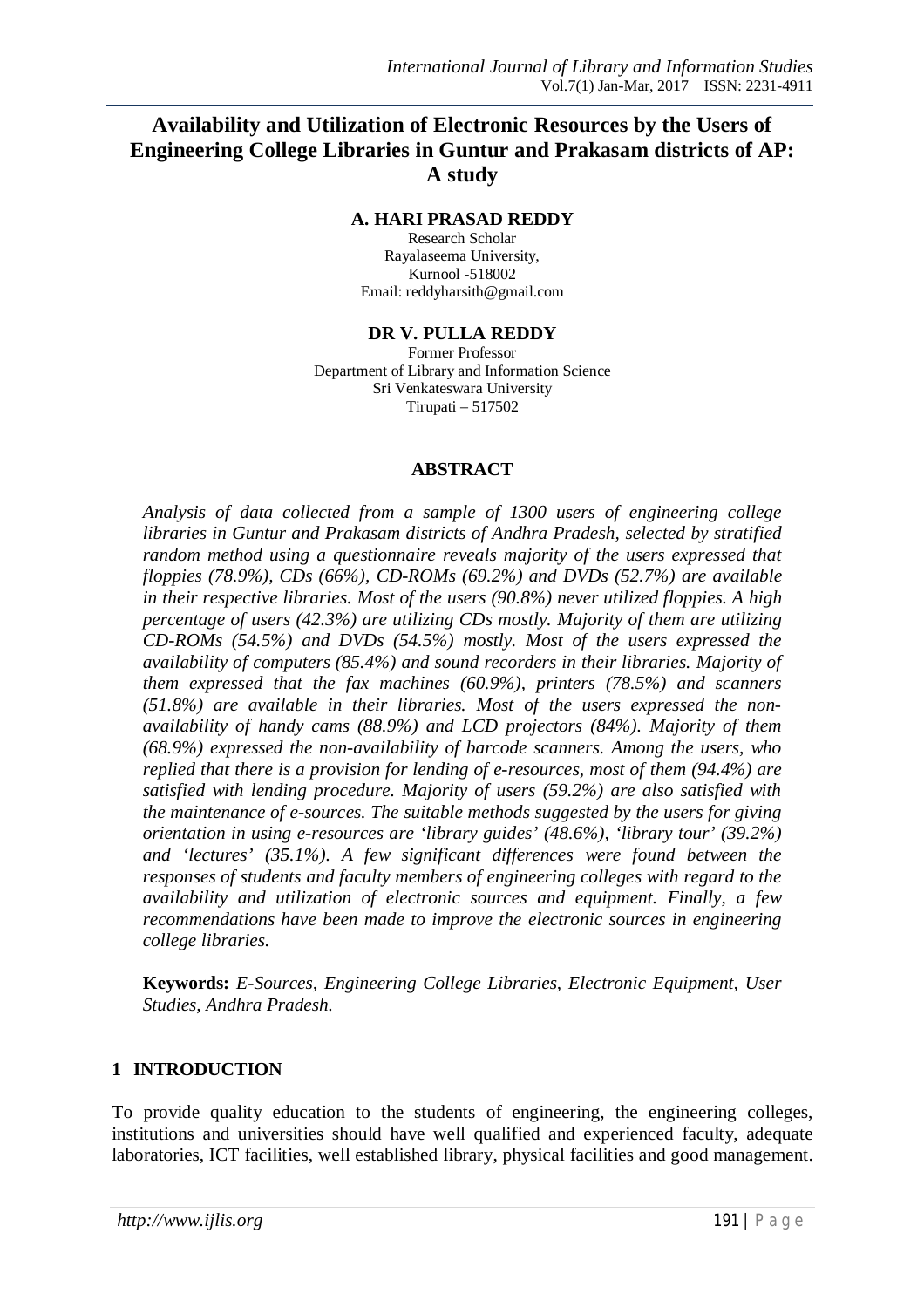Among them, libraries play a key role in the provision of quality education in engineering and their contribution in this regard is intangible.

The supply of accurate and reliable information by engineering college libraries at the right time to the students and faculty members of engineering institutions helps to produce quality research and to obtain quality education and training. Due to the developments in Information and Communication Technology, the new type of documents came into existence in libraries in addition to the already existing print documents. The information in these types of documents is stored in digital form. They are known as electronic sources. The users of libraries require computer systems and Internet connection to use these sources.

The various categories of e-sources are e-books, e-journals, online full text databases, online bibliographical databases, e-theses and dissertation, web OPAC, e-magazines, e-news, etc. These are available either as CDs, DVDs, CD-ROMs, blue ray discs or online sources. These e-sources are facilitating information storage, processing and retrieval much faster than the traditional print documents. As a substantial amount of knowledge in various disciplines is published in these documents, libraries are forced to procure these sources by spending a substantial amount to provide exhaustive and up-to-date information to the users. Hence, esources became part and parcel of the total library collection. The users have to use these sources for getting exhaustive and up-to-date information on their subjects concerned. During this transition period, the libraries are facing problems in their acquisition, processing, maintenance, and retrieval, due to lack of adequate ICT skills among the library staff. At the same time, the users are also unable to utilize e-sources fully due to lack of awareness and inadequate skills to access them. It is the responsibility of the librarians to put these sources to maximum use so that they can justify the expenditure made on e-sources. It is also their responsibility to design a need-based acquisition policy and to develop a balanced collection in the prevailing environment of increasing demands from the user community, diminishing budgetary provisions and increasing costs of documents so that the information needs of users are met satisfactorily.

In this context, there is need to examine the availability and utilization of these sources by the users of engineering college libraries, so that necessary steps can be undertake for the development and utilization of e-sources. Hence, the present study entitled 'Availability and utilization of electronic resources by the users of engineering college libraries in Guntur and Prakasam Districts of AP: A study', has been undertaken.

# **2. OBJECTIVES OF THE STUDY**

The following are the specific objectives of the study:

- 1. To examine the availability of various categories of electronic sources;
- 2. To examine the utilization of electronic sources by the users of engineering college libraries;
- 3. To examine the availability of electronic equipment in engineering college libraries;
- 4. To know the satisfaction of users with regard to lending and maintenance of electronic sources;
- 5. To know the necessity of orientation programmes in the use of electronic sources and methods used for such programmes;
- 6. To make suggestions based on the finding of the study for effective usage of esources.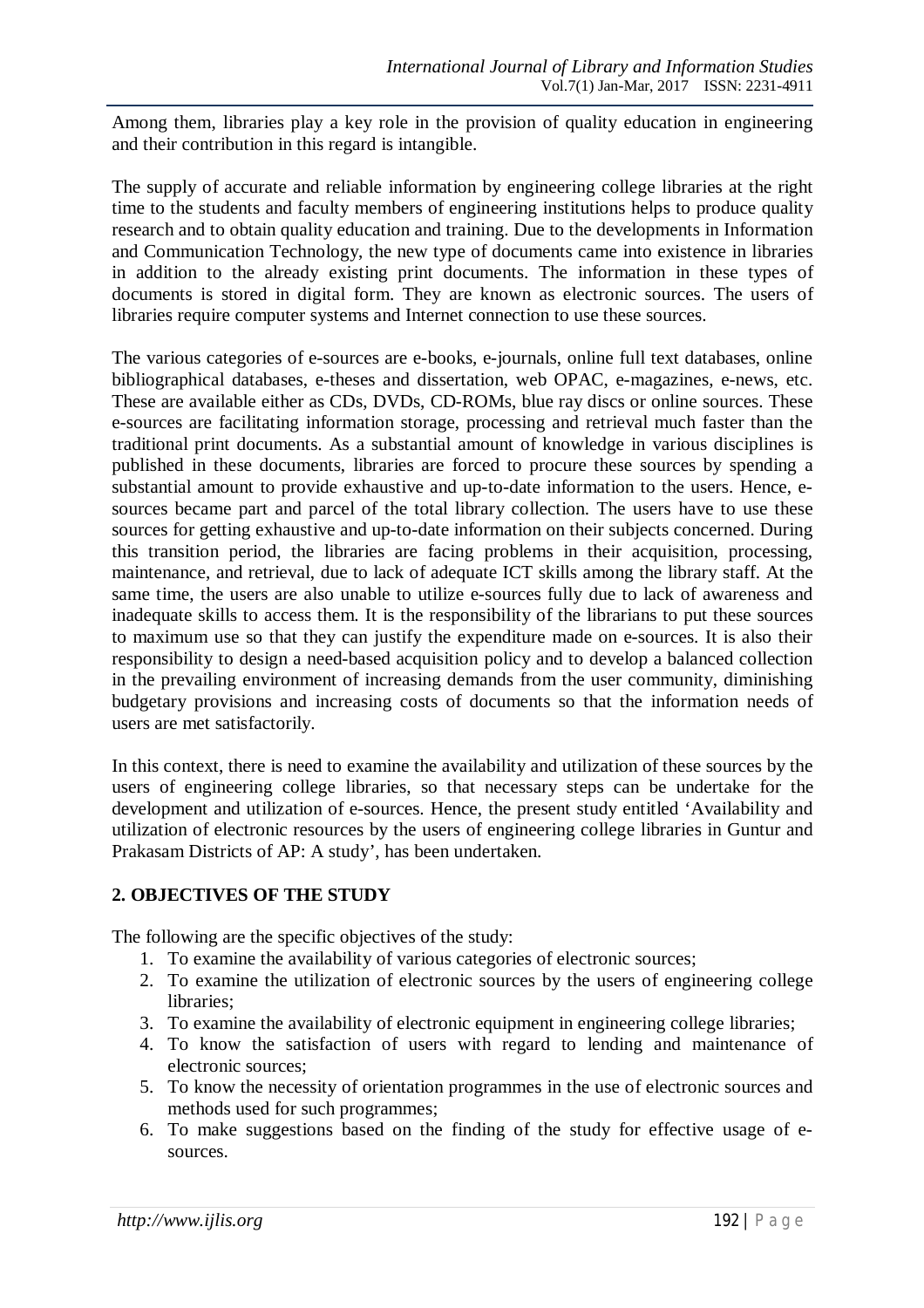## **3. METHODOLOGY**

Among the various research methods available in Library and Information Science, survey method of research has been used in the present study.

## **3.1. Selection of college libraries**

The total number of engineering colleges in Guntur and Prakasam districts of Andhra Pradesh was 69 in 2015. Out of them, seven colleges which were established before 1999 were selected. All these colleges have good libraries. They are Library of Baptla Engineering College, Baptla (BECB), Library of RVR and JC College of Engineering (RVJC), Library of Narasaraopet Engineering College (NSPE), Library of Chundi Ranganayakulu Engineering College (CHND), Library of VRS and YNR College of Engineering (VYCC), Library of Saint Gorge Institute of Technology (SGIT) and Library of Quality Infrastructure and Sophisticated Institute (QIS). First four colleges among them are from Guntur district and the last three colleges are from Prakasam district.

#### **3.2. Sample selection of users**

The users of the engineering college libraries are students and faculty members. The total number of students and faculty members of selected engineering colleges are 11,560 and 480 respectively. In other words, the total number of users of these college libraries is 12,040. Due to constraints of time, money and efforts involved, a total of 1300 users were selected out of 12,040 using stratified random sampling method. Out of 1,300 users, 1,156 are students and 144 are faculty members. While selecting sample, the entire population is divided into various strata according to college and category of users. From each stratum, sample is selected by simple random method. Ten percent of students and 30% of faculty members were selected as sample.

#### **3.3. Data collection**

The required data for the present study was collected using a questionnaire tool. Copies of questionnaire were distributed to 1300 users and flled-in copies of questionnaire were collected from them.

## **3.4. Analysis and presentation of data**

After collecting the data from the respondents, the data is analyzed according to the objectives stated. The data was analyzed manually, and percentages and other necessary calculations were done with the help of the calculator. Descriptive and inferential statistics are used in the analysis of data. Chi-squire values were calculated using 'Statistical Package for Social Sciences' (SPSS). The data is presented in the form of tables.

## **4. REVIEW OF LITERATURE**

The significant studies that were conducted on the topic of research were reviewed in the following paragraphs.

*http://www.ijlis.org* 193 | P a g e Praveena and others<sup>1</sup> surveyed the research scholars of Faculty of Sciences, Annnamalai University, with regard to their use of e-resources using a questionnaire. Sankaranarayana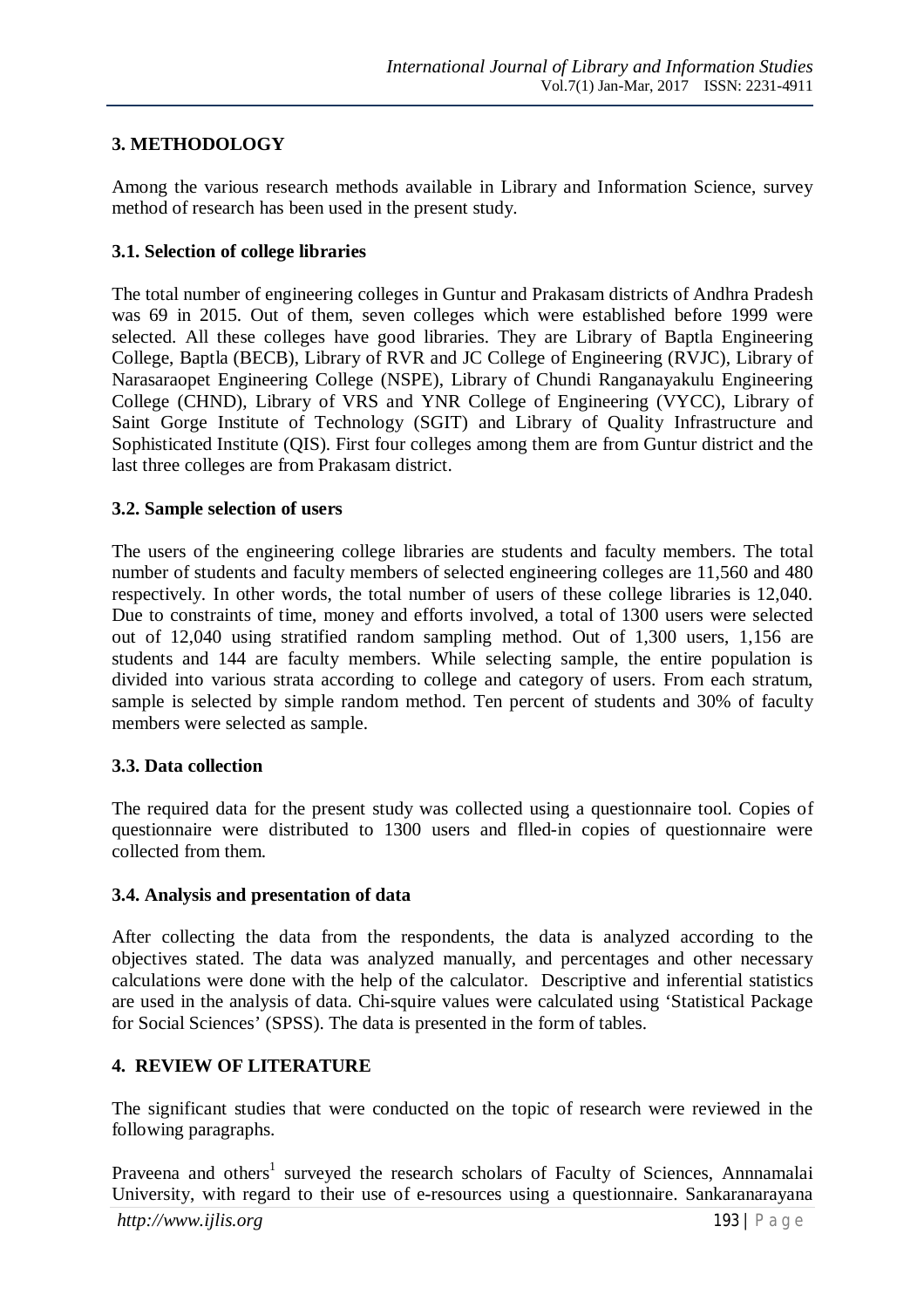and Nagarajan<sup>2</sup> conducted a survey on 730 faculty members of Agriculture College of Tamil Nadu, using a questionnaire to examine the use of e-resources. Sarasvathy and Giddaiah<sup>3</sup> examined the use of Internet in the library of University of Mysore, by collecting information from 88 users, using a questionnaire. Sharma and  $Sharma<sup>4</sup>$  made a study to examine the perceptions and preferences of e-resources among the faculty members of National Institute of Technology, using a questionnaire. Kaur<sup>5</sup> conducted a study on research scholars and faculty members of University of Punjab, Chandigarh, to examine the use of e-journals. Madhuri<sup>6</sup> conducted a study on the use of Internet by collecting data from 100 UG students of University of Dhaka, using a questionnaire. Mina and Ramesh<sup>7</sup> conducted a study on UG and PG medical students of JSS Medical College of Mysore to examine the utilization of einformation resources, using a questionnaire. Ravi and Isthari<sup>8</sup> conducted a study on PG students and research scholars in IGM Library, University of Hyderabad, to asses the use of Internet services by using a questionnaire. Kinengyere's<sup>9</sup> survey reveals that the available eresources in selected academic and research institutions in Uganda have not been utilized at all. Shuling<sup>10</sup> conducted a study on the current use of electronic resources in University Library at Shaanxi University of Science and Technology. Frankline and  $Plum<sup>11</sup>$  presented results from web-based surveys of more than 15,000 users of networked electronic services at four academic health science libraries and two large main campus libraries in USA. Idayat<sup>12</sup> conducted a study on 912 faculty members in three Nigerian Universities, to examine the use of print and electronic resources by agricultural science students in Nigerian Universities, using a questionnaire. Nafiz Zaman and Rowshon $^{13}$  conducted a study on 480 students of Faculty of Arts, University of Dhaka, Bangladesh, to know the usage of Internet, using a questionnaire. The present study had been undertaken to examine the availability and utilization of e-resources by the users of engineering college libraries of Guntur and Prakasam districts.

## **5. ANALYSIS OF THE DATA**

Information stored in the form of electrical signals usually accessed around the globe, through computer is called electronic sources. Floppies, CDs, CD-ROMs, DVDs are various categories of electronic sources.

## **5.1. Floppies**

#### 5.1.1. **Availability**

The faculty members in engineering colleges were preparing reading materials for important topics in their subjects concerned and keeping these materials in floppies. These floppies were kept in engineering college libraries for the use of the users of those libraries. Question papers pertaining to B.Tech courses, and project reports submitted by final year B.Tech students are also available in floppies in engineering college libraries. A question has been put to the engineering college users to know the availability of floppies in their respective libraries. The users' responses are shown in Table 1.

|                  | <b>Users</b>   |                 |              |
|------------------|----------------|-----------------|--------------|
| <b>Responses</b> | <b>Faculty</b> | <b>Students</b> | <b>Total</b> |
| Available        | 20(13.9)       | 106(9.2)        | 126(9.7)     |
| Not available    | 114 (79.2)     | 906 (78.4)      | 1020 (78.5)  |
| No idea          | 10(6.9)        | 144(12.5)       | 154(11.8)    |
| <b>Total</b>     | 144 (100)      | 1156 (100)      | 1300 (100)   |

**Table** 1**: Distribution of users according to the availability of floppies in their respective libraries**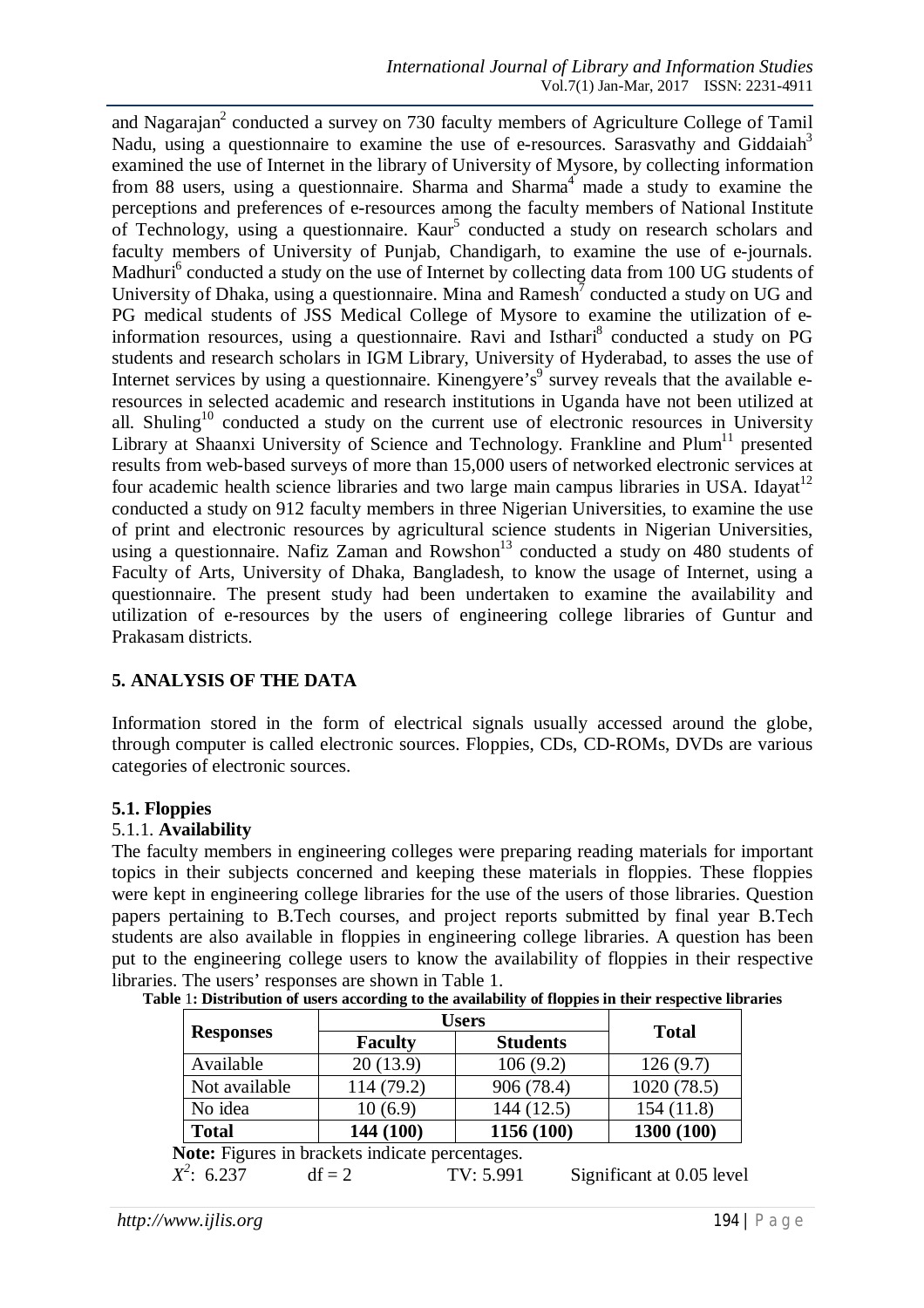It can be observed from Table 1 that nearly three-fourths of users (78.5%) have mentioned that the floppies are not available in their libraries. It is also evident from the table that 9.7% of them mentioned that the floppies are available in their libraries and the remaining 11.8% of them mentioned that they have no idea in this regard.

It is evident from the Chi-square test that there is a significant difference between the faculty members and students in their responses with regard to availability of floppies. The Chisquare value is significant at 0.05 level with 2 degrees of freedom. More number of faculty members replied that the floppies are available in their libraries compared to the students. It can be concluded that the majority of users (78.5%) expressed that the floppies are available in their libraries.

# 5.2. **Utilization**

A question has been put to the engineering college users to examine their utilization of floppies. The users' responses are shown in Table 2.

|                  | <b>Users</b>                                    |                 |             |  |
|------------------|-------------------------------------------------|-----------------|-------------|--|
| <b>Responses</b> | <b>Faculty</b>                                  | <b>Students</b> |             |  |
| Mostly           | (4.9)                                           | 56 $(4.8)$      | 63(4.8)     |  |
| Rarely           | (4.9)                                           | 50(4.3)         | 57(4.4)     |  |
| Never            | 130 (90.3)                                      | 1050(90.8)      | 1180 (90.8) |  |
| <b>Total</b>     | 144 (100)                                       | 1156 (100)      | 1300 (100)  |  |
|                  | Note: Figures in brackets indicate percentages. |                 |             |  |

**Table** 2**: Distribution of users according to their utilization of floppies in their libraries**

 $X^2$  $df = 2$  TV: 5.991 Not significant at 0.05 level

It can be observed from Table 2 that the majority of users (90.8%) mentioned that the floppies are never utilized by them. This may be due to existence of CDs in the place of floppies and the obsolescence of the matter available in floppies. It is also evident from the table that 4.4% of the users mentioned that they rarely utilized and the remaining 4.8% of them mentioned that they mostly utilized floppies.

It is evident from the Chi-square test that there is no significant difference between the faculty members and students in their responses with regard to the utilization of floppies. The Chi-square value is not significant at 0.05 level with 2 degrees of freedom. It can be concluded that the majority of users (90.8%) never utilized floppies.

# 5.2. **Audio CDs**

5.2.1. **Availability** 

Audio CD is a digitally encoded recording on an optical disc that is smaller than a phonograph record, and it is played back by a laser. A question has been put to the engineering college library users to know the availability of audio CDs in their respective libraries. The users' responses are shown in Table 3.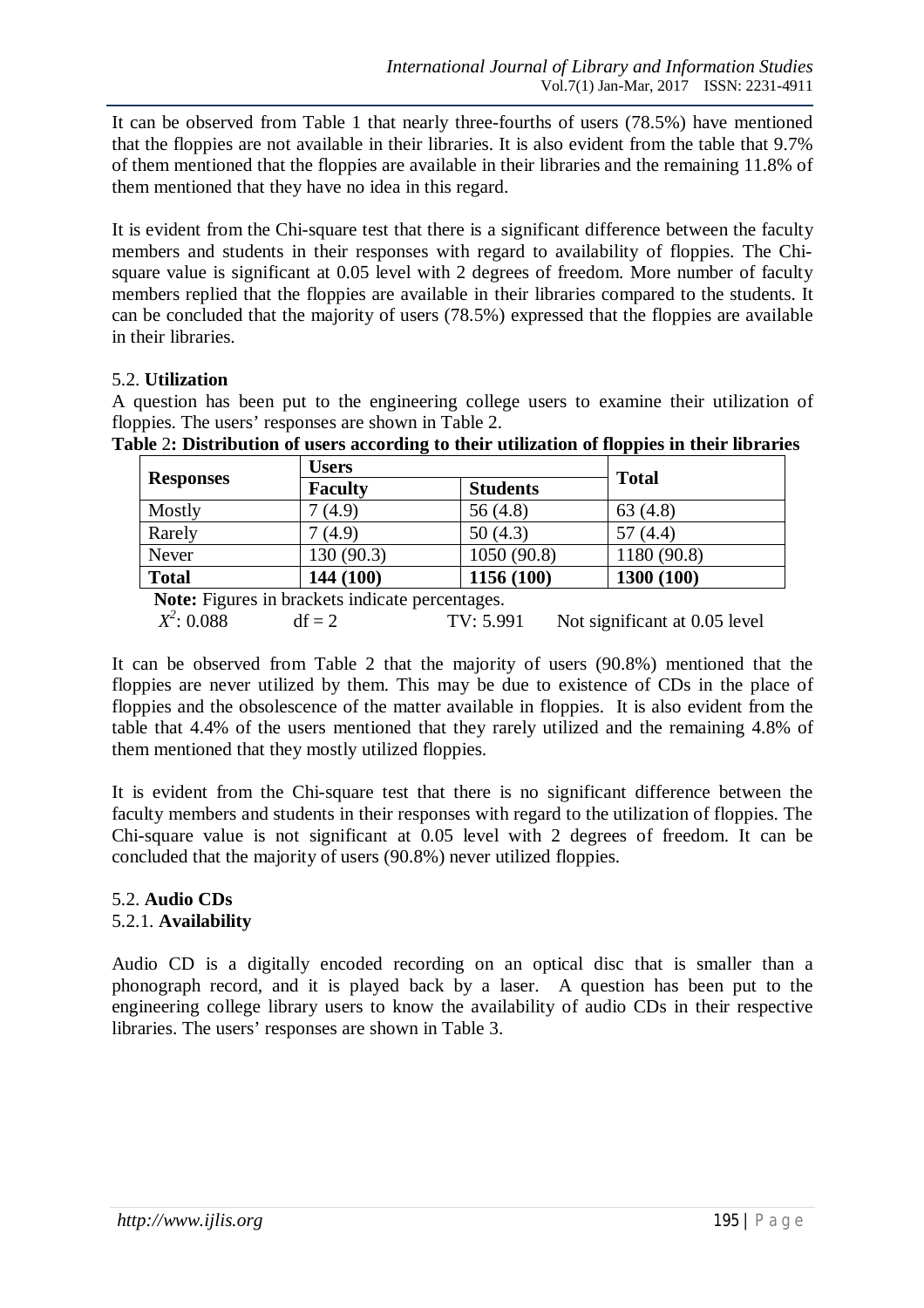|                  | <b>Users</b>   |                 |              |  |  |
|------------------|----------------|-----------------|--------------|--|--|
| <b>Responses</b> | <b>Faculty</b> | <b>Students</b> | <b>Total</b> |  |  |
| Available        | 91(63.2)       | 767(66.3)       | 858 (66.0)   |  |  |
| Not available    | 41 $(28.5)$    | 309(26.7)       | 350(26.9)    |  |  |
| No idea          | 12(8.3)        | 80(6.9)         | 92(7.1)      |  |  |
| <b>Total</b>     | 144 (100)      | 1156 (100)      | 1300 (100)   |  |  |
|                  |                |                 |              |  |  |

**Table** 3**: Distribution of users according to their responses with regard to the availability of audio CDs in their respective libraries**

 **Note:** Figures in brackets indicate percentages.  $X^2$ 

 $df = 2$  TV: 5.991 Not significant at 0.05 level

It can be observed from Table 3 that the majority of users (66%) mentioned that the audio CDs are available in their libraries. It is also evident from the table that 26.9% of them replied audio CDs are not available in their libraries and the remaining 7.1% of them said that they have no idea in this regard.

It is evident from the Chi-square test that there is no significant difference between the faculty members and students in their responses with regard to the availability of audio CDs in their libraries. The Chi-square value is not significant at 0.05 level with 2 degrees of freedom. It can be concluded that the majority of users (66%) asserted that the audio CDs are available in their libraries.

# 5.2.2. **Utilization**

The users' responses to the question regarding the utilization of audio CDs, are shown in Table 4.

It can be observed from Table 4 that a high percentage of users (42.3%) mentioned that the audio CDs are mostly utilized by them. It is also evident from the table that 25.6% of them mentioned that they rarely utilize audio CDs and the remaining 32.1% of them replied that they never utilize audio CDs.

**Table** 4.**: Distribution of users according to their utilization of audio CDs in their libraries**

|                |                 | <b>Total</b>                                    |  |  |
|----------------|-----------------|-------------------------------------------------|--|--|
| <b>Faculty</b> | <b>Students</b> |                                                 |  |  |
| 69 (47.9)      | 481 (41.6)      | 550(42.3)                                       |  |  |
| 47(32.6)       | 286(24.7)       | 333 (25.6)                                      |  |  |
| 28 (19.4)      | 389 (33.7)      | 417(32.1)                                       |  |  |
| 144 (100)      | 1156 (100)      | 1300 (100)                                      |  |  |
|                |                 | Note: Figures in brackets indicate percentages. |  |  |

 $X^2$  $df = 2$  TV: 5.991 Significant at 0.05 level

It is evident from the Chi-square test that there is a significant difference between the faculty members and students with regard to utilization of audio CDs. The Chi-square value is significant at 0.05 level with 2 degrees of freedom. That means the faculty members are utilizing audio CDs more compared to the students. It can be concluded that a high percentage of respondents (42.3%) are mostly utilizing the audio CDs.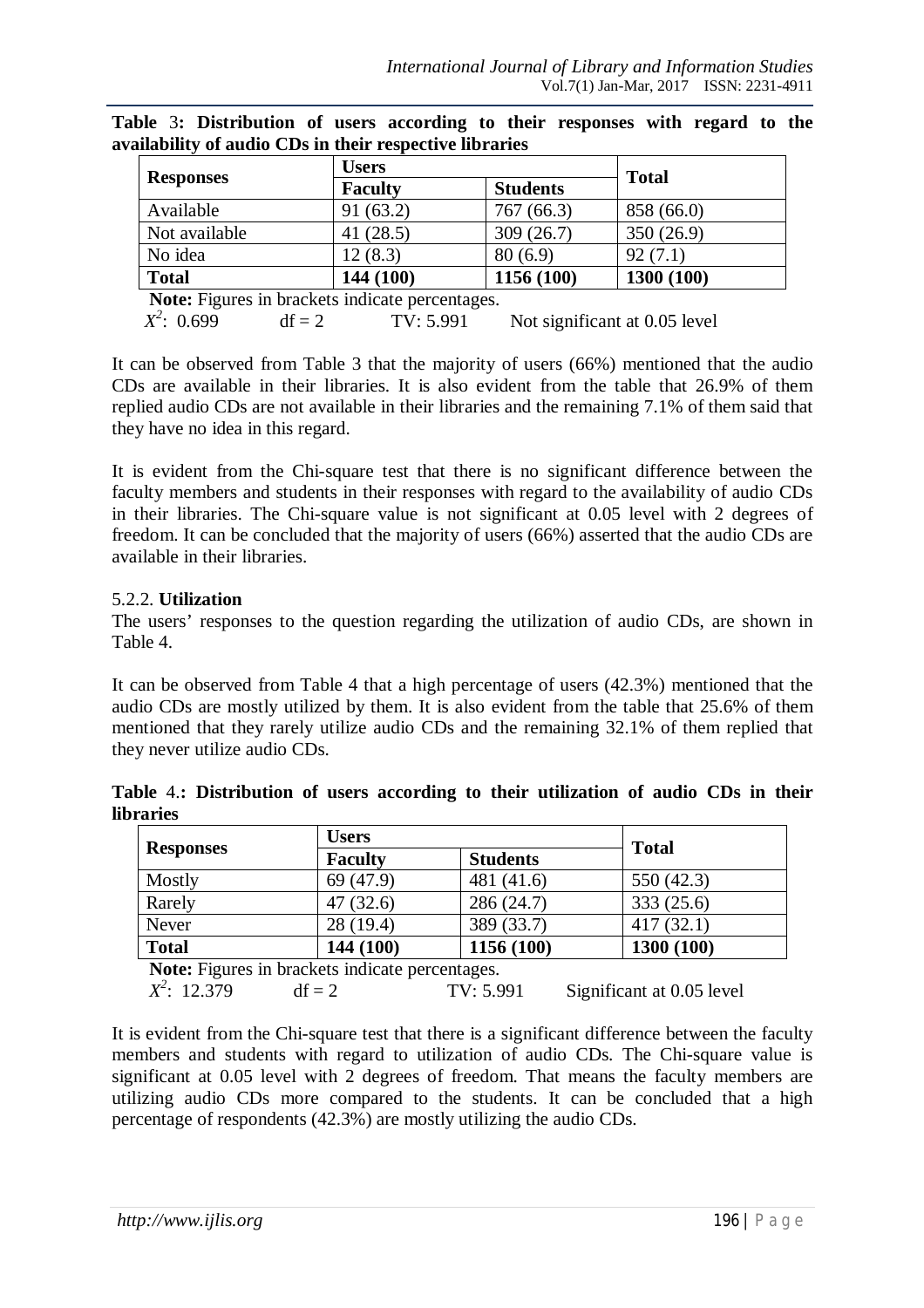# 5.3. **CD-ROMs**

## 5.3.1. **Availability**

To the question regarding the availability of CD-ROMs in their respective libraries, the users' responses are shown in Table 5.

It can be observed from Table 5 that the majority of users (69.2%) asserted that the CD-ROMs are available in their libraries. It is also evident from the table that 19.6% of them replied that CD-ROMs are not available in their libraries and the remaining 11.2% of them have no idea in this regard.

| Table 5: Distribution of users according to their responses with regard to the availability |  |
|---------------------------------------------------------------------------------------------|--|
| of CD-ROMs in their respective libraries                                                    |  |

|                  | <b>Users</b>                                    |                 | <b>Total</b>              |
|------------------|-------------------------------------------------|-----------------|---------------------------|
| <b>Responses</b> | <b>Faculty</b>                                  | <b>Students</b> |                           |
| Available        | 79 (54.9)                                       | 820 (70.9)      | 899 (69.2)                |
| Not available    | 47(32.6)                                        | 208(18)         | 255(19.6)                 |
| No idea          | 18(12.5)                                        | 128(11.1)       | 146(11.2)                 |
| <b>Total</b>     | 144 (100)                                       | 1156 (100)      | 1300 (100)                |
|                  | Note: Figures in brackets indicate percentages. |                 |                           |
| $X^2$ : 19.019   | $df = 2$                                        | TV: 5.991       | Significant at 0.05 level |

It is evident from the Chi-square test that there is a significant difference between the faculty members and students in their responses with regard to the availability of CD-ROMs. The Chi-square value is significant at 0.05 level with 2 degrees of freedom. That means more number of students asserted the availability of CD-ROMs compared to the faculty members. It can be concluded that the majority of users (69.2%) said that CD-ROMs are available in their libraries.

## 5.3.2. **Utilization**

A question has been put to the engineering college users to examine the utilization of CD-ROMs. The users' responses are shown in Table 6.

**Table** 6**: Distribution of users according to their utilization of CD-ROMs in their libraries**

|                  | <b>Users</b>   |                 | <b>Total</b> |  |
|------------------|----------------|-----------------|--------------|--|
| <b>Responses</b> | <b>Faculty</b> | <b>Students</b> |              |  |
| Mostly           | 85 (59)        | 623 (53.9)      | 708 (54.5)   |  |
| Rarely           | 19(13.2)       | 167(14.4)       | 186(14.3)    |  |
| Never            | 40(27.8)       | 366(31.7)       | 406(31.2)    |  |
| <b>Total</b>     | 144 (100)      | 1156 (100)      | 1300 (100)   |  |

 **Note:** Figures in brackets indicate percentages.  $X^2$ 

 $df = 2$  TV: 5.991 Not significant at 0.05 level

It can be observed from Table 6 that the majority of users (54.5%) mentioned that they are utilizing CD-ROMs. It is also evident from the table that 14.3% of the users mentioned that they are rarely utilizing CD-ROMs and the remaining 31.2% of them mentioned that they never utilized CD-ROMs.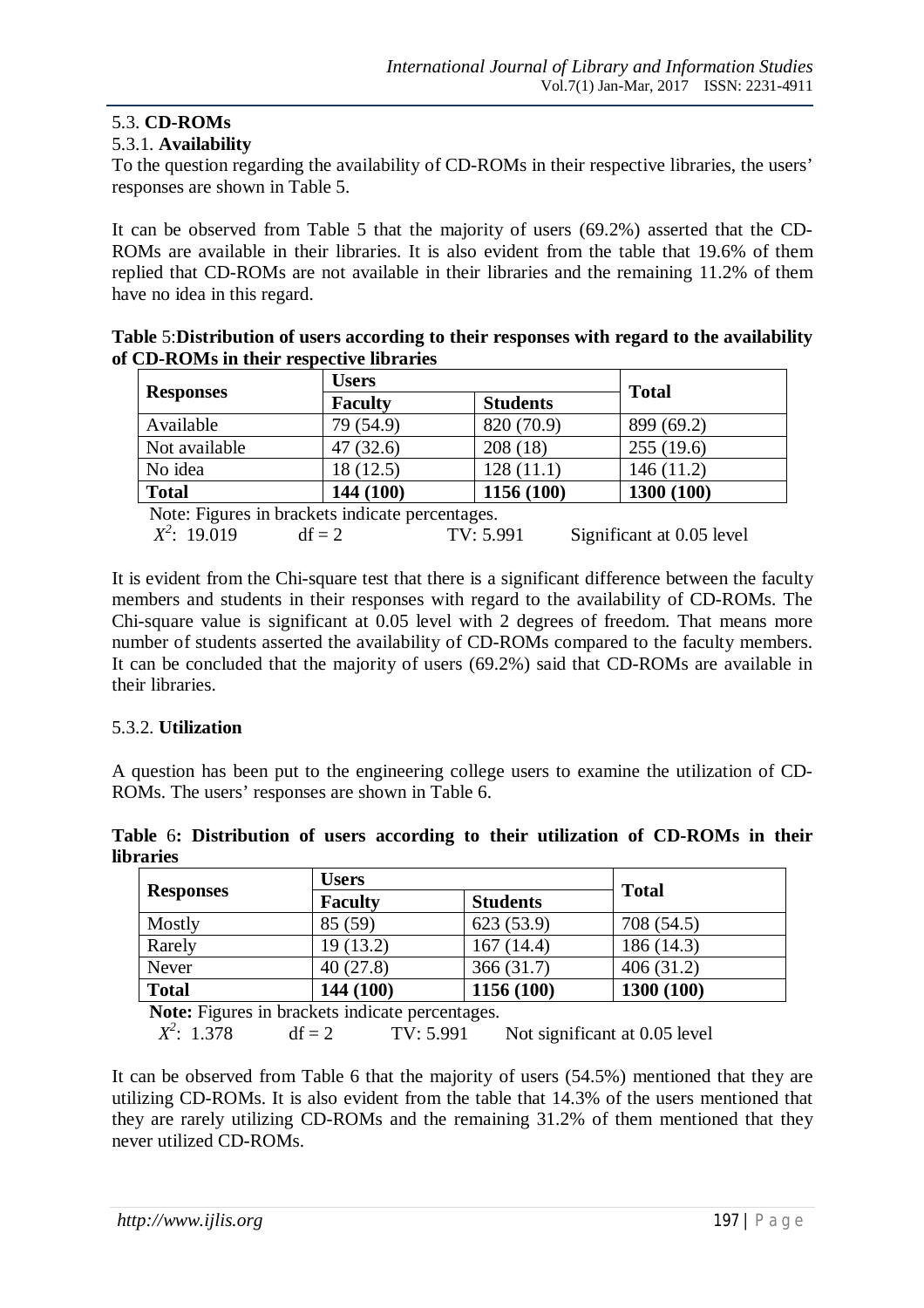It is evident from the Chi-square test that there is no significant difference between the faculty members and students in their responses with regard to utilization of CD-ROMs. The Chi-square value is not significant at 0.05 level with 2 degrees of freedom. It can be concluded that more than half of the users (54.5%) expressed that they are utilizing CD-ROMs.

#### 5.4**. DVDs** 5.4.1 **Availability**

A question has been put to the engineering college users to know the availability of DVDs in their respective libraries. The user responses are shown in Table 7.

It can be observed from Table 7 that more than half of the users (52.7%) mentioned that the DVDs are available in their libraries. It is also evident from the table that 39.2% of them mentioned that DVDs are not available and the remaining 8.1% of them have no idea in this regard.

## **Table** 7**: Distribution of users according to their responses with regard to the availability of DVDs in their respective libraries**

|                  | <b>Users</b>   | <b>Total</b>    |            |  |
|------------------|----------------|-----------------|------------|--|
| <b>Responses</b> | <b>Faculty</b> | <b>Students</b> |            |  |
| Available        | 80(55.6)       | 605(52.3)       | 685 (52.7) |  |
| Not available    | 58 (40.3)      | 452(39.1)       | 510 (39.2) |  |
| No idea          | 6(4.2)         | 99(8.6)         | 105(8.1)   |  |
| <b>Total</b>     | 144 (100)      | 1156 (100)      | 1300 (100) |  |

 **Note:** Figures in brackets indicate percentages.

 $X^2$  $df = 2$  TV: 5.991 Not significant at 0.05 level

It is evident from the Chi-square test that there is no significant difference between the faculty members and students with regard to the availability of DVDs. The Chi-square value is not significant at 0.05 level with 2 degrees of freedom. It can be concluded that the majority of users (52.7%) agree that DVDs are available in their libraries.

# **5.4.2. Utilization**

A question has been put to the engineering college library users to examine the utilization of DVDs. The users responses are shown in Table 8.

| Table 8: Distribution of users according to their utilization of DVDs in their libraries |
|------------------------------------------------------------------------------------------|
|------------------------------------------------------------------------------------------|

|                  | <b>Users</b>   | <b>Total</b>    |            |  |
|------------------|----------------|-----------------|------------|--|
| <b>Responses</b> | <b>Faculty</b> | <b>Students</b> |            |  |
| Mostly           | 70 (48.6)      | 651 (56.3)      | 708 (54.5) |  |
| Rarely           | 49 (34)        | 376 (32.5)      | 425(32.7)  |  |
| <b>Never</b>     | 25(17.4)       | 129(11.2)       | 167(12.8)  |  |
| <b>Total</b>     | 144 (100)      | 1156 (100)      | 1300 (100) |  |

 **Note:** Figures in brackets indicate percentages.  $X^2$ 

 $df = 2$  TV: 5.991 Not significant at 0.05 level

It can be observed from Table 8 that more than half of users (54.5%) mentioned that the DVDs are mostly being utilized by them. It is also evident from the table that 32.7% of them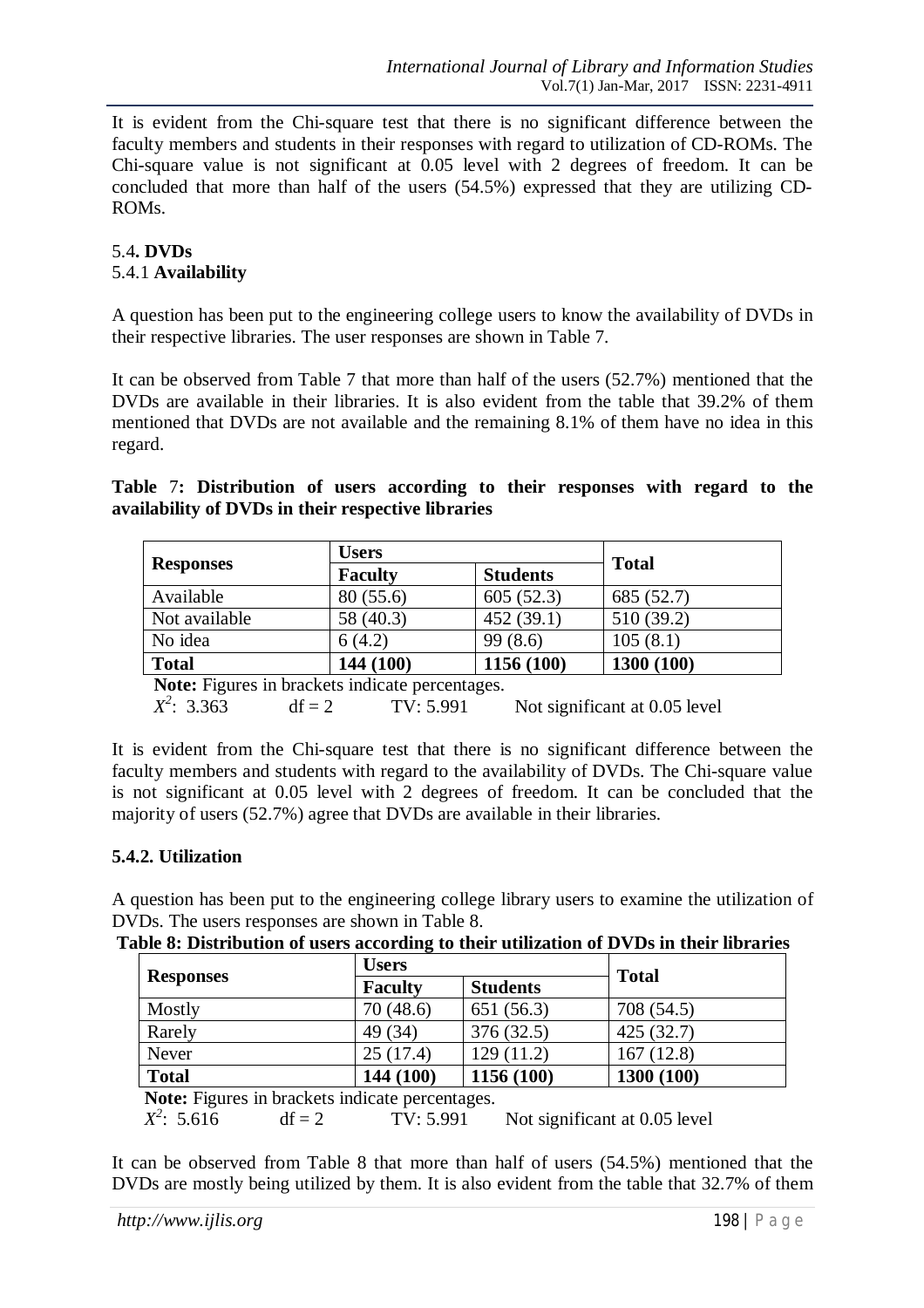mentioned that they are rarely utilizing DVDs and the remaining 12.8% of them replied that they never utilized DVDs.

It is evident from the Chi-square test that there is no significant difference between the faculty members and students with regard to utilization of DVDs. The Chi-square value is not significant at 0.05 level with 2 degrees of freedom. It can be concluded that more than half of the users (54.5%) expressed that they are utilizing DVDs mostly.

#### **5.5. Availability of electronic equipment**

The availability of various kinds of electronic equipment namely computers, sound recorders, fax machines, printers, handy cams, barcode printers, barcode scanners, LCD projectors and scanners in engineering college libraries is discussed in the following paragraphs.

#### **5.5.1. Availability of sound recorders**

A question has been put to the engineering college library users to know the availability of sound recorders in their respective libraries. The users' responses are shown in Table 9.

|  | Table 9: Distribution of users according to their responses with regard to the |  |  |  |  |  |
|--|--------------------------------------------------------------------------------|--|--|--|--|--|
|  | availability of sound recorders in their respective libraries                  |  |  |  |  |  |

|                  | <b>Users</b>                      |             |              |  |  |  |
|------------------|-----------------------------------|-------------|--------------|--|--|--|
| <b>Responses</b> | <b>Faculty</b><br><b>Students</b> |             | <b>Total</b> |  |  |  |
| Available        | 116(80.6)                         | 1001 (86.6) | 1117 (85.9)  |  |  |  |
| Not available    | 15(10.4)                          | 74 (6.4)    | 89(6.8)      |  |  |  |
| No idea          | 13(9)                             | 81 (7)      | 94(7.2)      |  |  |  |
| <b>Total</b>     | 144 (100)                         | 1156 (100)  | 1300(100)    |  |  |  |

 $X^2$  $df = 2$  TV: 5.991 Not significant at 0.05 level

It can be observed from Table 9 that most of the users (85.9%) mentioned that the sound recorders are available in their libraries. It is also evident from the table that 6.8% of the users replied that the sound recorders are not available in their libraries and the remaining 7.2% of them replied that they have no idea in this regard.

It is evident from the Chi-square test that there is no significant difference between the faculty members and students in their responses with regard to the availability of sound recorders in their libraries. The Chi-square value is not significant at 0.05 level with 2 degrees of freedom. It can be concluded that most of the users (85.9%) confessed that the sound recorders are available in their libraries.

## **5.6.2. Availability of computers**

A question has been put to the engineering college library users to examine the availability of computers. The users' responses are shown in Table 10.

It can be observed from Table 10 that most of the users (85.4%) mentioned that the computers are available in their libraries and the remaining 14.6% of them replied that computers are not available in their libraries.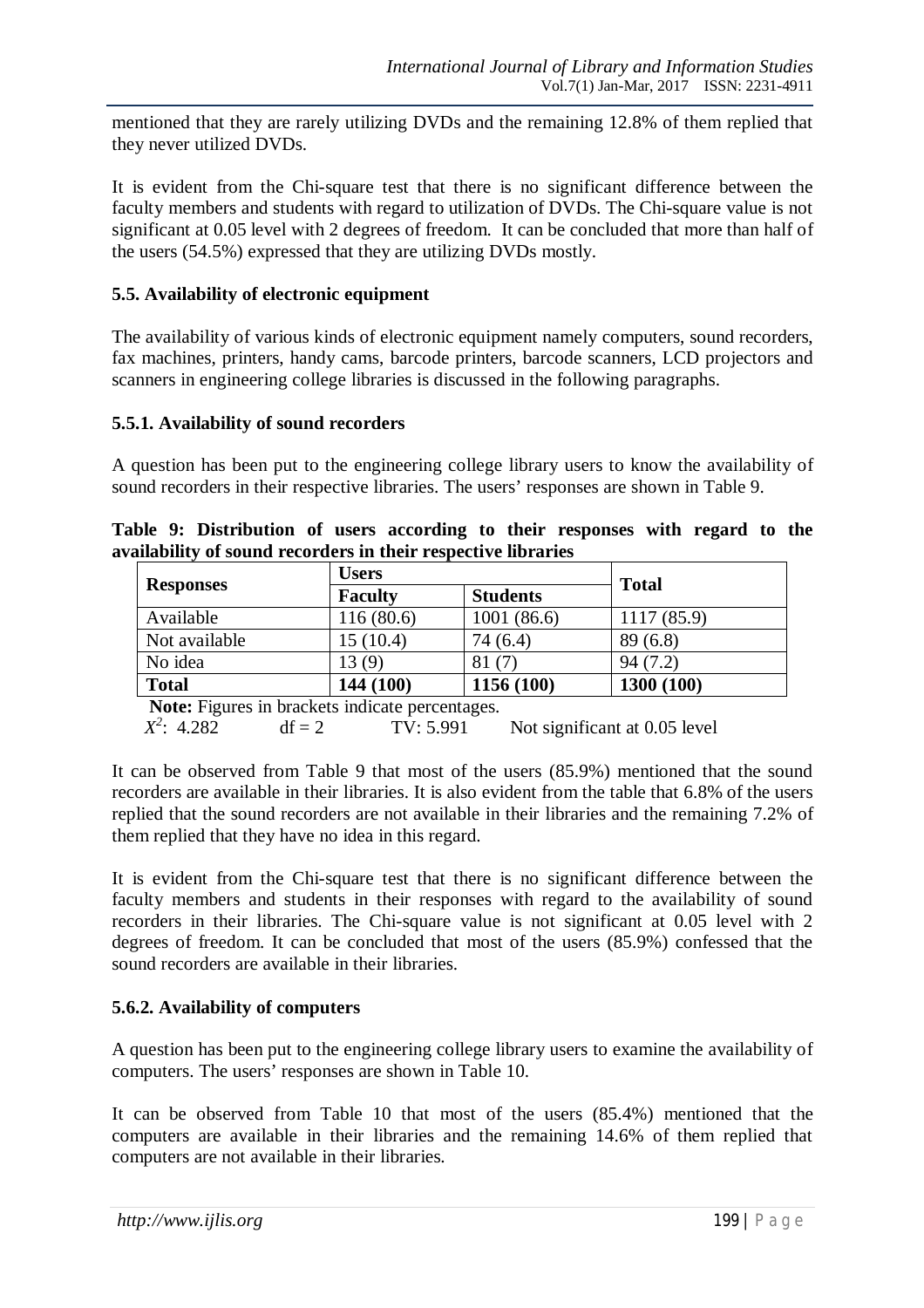|                  | <b>Users</b>   |                 | <b>Total</b> |
|------------------|----------------|-----------------|--------------|
| <b>Responses</b> | <b>Faculty</b> | <b>Students</b> |              |
| Available        | 124(86.1)      | 986 (85.3)      | 1110(85.4)   |
| Not available    | 20(13.9)       | 170 (14.7)      | 170 (14.6)   |
| No idea          |                |                 |              |
| <b>Total</b>     | 144 (100)      | 1156(100)       | 1300 (100)   |

**Table 10: Distribution of users according to the availability of computers in their respective libraries**

 **Note:** Figures in brackets indicate percentages.  $X^2$ 

 $df = 1$  TV: 3.841 Not significant at 0.05 level

It is evident from the Chi-square test that there is no significant difference between the faculty and students in their responses with regard to the availability of computers. The Chisquare value is not significant at 0.05 level with 2 degrees of freedom. It can be concluded that most of the users (85.4%) expressed the availability of computers in their libraries.

## **5.7. Availability of fax machines**

A fax (short for facsimile and sometimes called telecopying), is the telephonic transmission of scanned-in printed materials (text or images), usually to a telephone number associated with a printer or other output device. The responses emanated from the users regarding the availability of fax machines in their respective libraries are shown in Table 11.

#### **Table 11: Distribution of users according to the availability of fax machines in their respective libraries**

|                                                        | <b>Users</b>   |                 | <b>Total</b> |
|--------------------------------------------------------|----------------|-----------------|--------------|
| <b>Responses</b>                                       | <b>Faculty</b> | <b>Students</b> |              |
| Available                                              | 97(67.4)       | 695(60.1)       | 792 (60.9)   |
| Not available                                          | 47(32.6)       | 461 (39.9)      | 508(39.1)    |
| No idea                                                |                |                 |              |
| <b>Total</b>                                           | 144 (100)      | 1156 (100)      | 1300 (100)   |
| <b>Note:</b> Figures in brackets indicate percentages. |                |                 |              |

n brackets indicate percentages.  $X^2$ : 2.819 df = 1 TV: 3.841 Not significant at 0.05 level

It can be observed from Table 11 that the majority of users (60.9%) mentioned that the fax machines are available in their libraries and the remaining 39.1% of them replied that fax machines are not available in their libraries. It is evident from the Chi-square test that there is no significant difference between the faculty members and students in their responses with regard to the availability of fax machines in their libraries. The Chi-square value is not significant at 0.05 level with 2 degrees of freedom. It can be concluded that the majority of users (60.9%) expressed that the fax machines are available in their libraries.

# **5.8. Availability of printers**

A question has been put to the engineering college users to know the availability of printers in their respective libraries. The users' responses are shown in Table 12.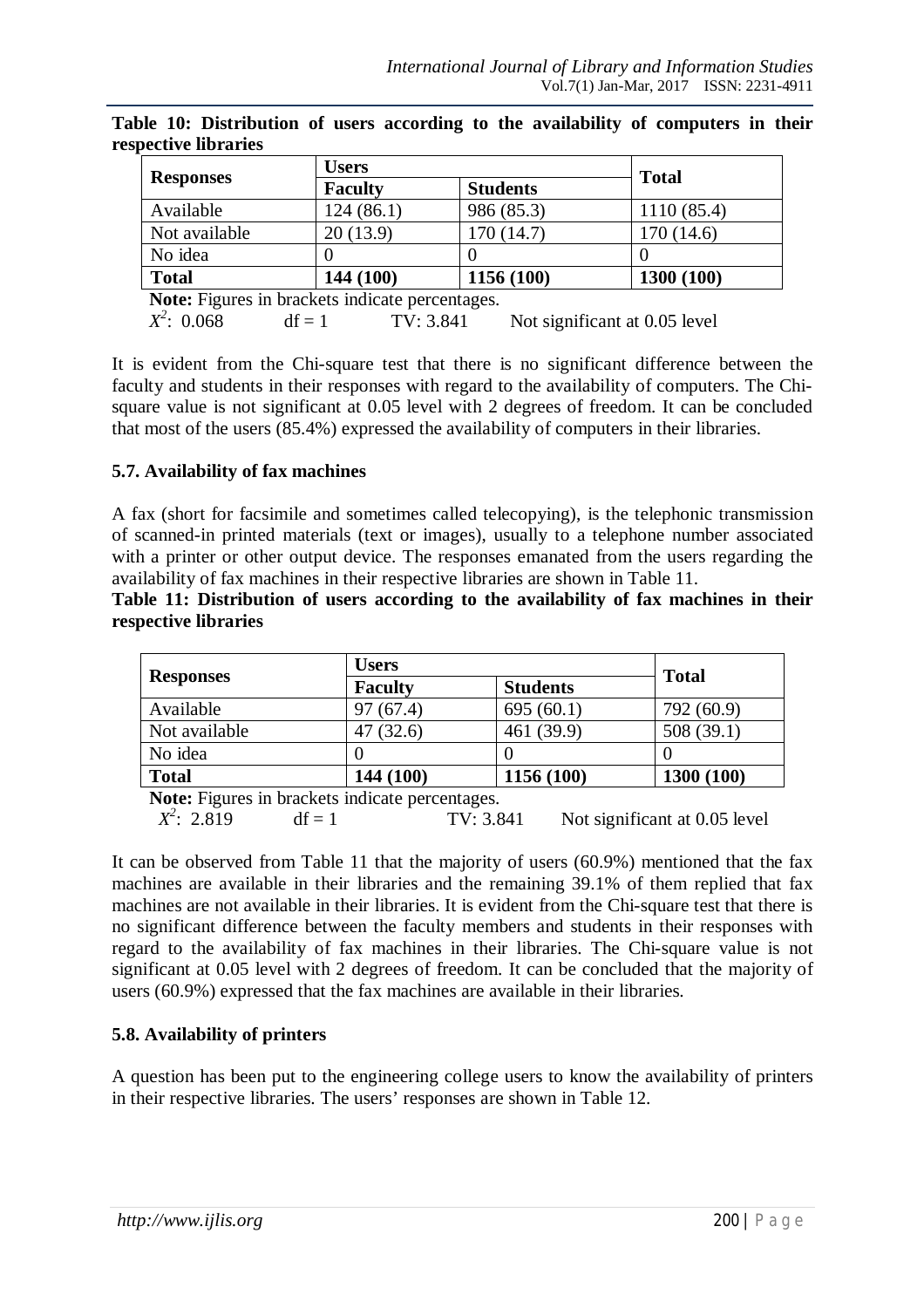|                  | <b>Users</b>                                           |                 | <b>Total</b>              |
|------------------|--------------------------------------------------------|-----------------|---------------------------|
| <b>Responses</b> | <b>Faculty</b>                                         | <b>Students</b> |                           |
| Available        | 129 (89.6)                                             | 891 (77.1)      | 1020(78.5)                |
| Not available    | 15(10.4)                                               | 265 (22.9)      | 280(21.5)                 |
| No idea          |                                                        |                 |                           |
| <b>Total</b>     | 144 (100)                                              | 1156 (100)      | 1300 (100)                |
|                  | <b>Note:</b> Figures in brackets indicate percentages. |                 |                           |
| $X^2$ : 11.853   | $df = 1$                                               | TV: 3.841       | Significant at 0.05 level |

|  | Table 12: Distribution of users according to the availability of printers in their |  |  |  |  |  |
|--|------------------------------------------------------------------------------------|--|--|--|--|--|
|  | respective libraries                                                               |  |  |  |  |  |

It can be observed from Table 12 that nearly three-fourths of users (78.5%) mentioned that the printers are available in their libraries and the remaining 21.5% of them replied that the printers are not available in their libraries.

It is evident from the Chi-square test that there is a significant difference between the faculty members and students in their responses with regard to the availability of printers. The Chisquare value is significant at 0.05 level with 2 degrees of freedom. That means more number of faculty members asserted the availability of printers compared to the students. It may be due to the unawareness of students with regard to the printers. It can be concluded that the majority of users (78.5%) admit that the printers are available in their libraries.

## **5.9. Availability of handy cams**

A handy cam (formally a video camera recorder) is an electronic device that combines a photo flash, video camera and a video recorder into one unit. It is typically for out-of-studio consumer video recording.

A question has been put to the engineering college users to know the availability of handy cams in their respective libraries. The users' responses are shown in Table 13.

It can be observed from Table 13 that most of the users (88.9%) mentioned that the handy cams are not available in their libraries. It is also evident from the table that 5.3% of users mentioned that hand cams are available in their libraries and the remaining 5.8% of them mentioned that they have no idea in this regard.

|  | Table 13: Distribution of users according to the availability of handy cams in their |  |  |  |  |
|--|--------------------------------------------------------------------------------------|--|--|--|--|
|  | respective libraries                                                                 |  |  |  |  |
|  |                                                                                      |  |  |  |  |

|                                            | <b>Users</b>   |                 | <b>Total</b> |  |
|--------------------------------------------|----------------|-----------------|--------------|--|
| <b>Responses</b>                           | <b>Faculty</b> | <b>Students</b> |              |  |
| Available                                  | (4.9)          | 62(5.4)         | 69(5.3)      |  |
| Not available                              | 128 (88.9)     | 1028 (88.9)     | 1156 (88.9)  |  |
| No idea                                    | 9(6.2)         | 66(5.7)         | 75(5.8)      |  |
| <b>Total</b>                               | 144 (100)      | 1156 (100)      | 1300 (100)   |  |
| $\blacksquare$<br>$\overline{\phantom{a}}$ |                |                 |              |  |

 **Note:** Figures in brackets indicate percentages.

 $X^2$  $df = 2$  TV: 5.991 Not significant at 0.05 level

It is evident from the Chi-square test that there is no significant difference between the faculty members and students in their responses with regard to the availability of handy cams.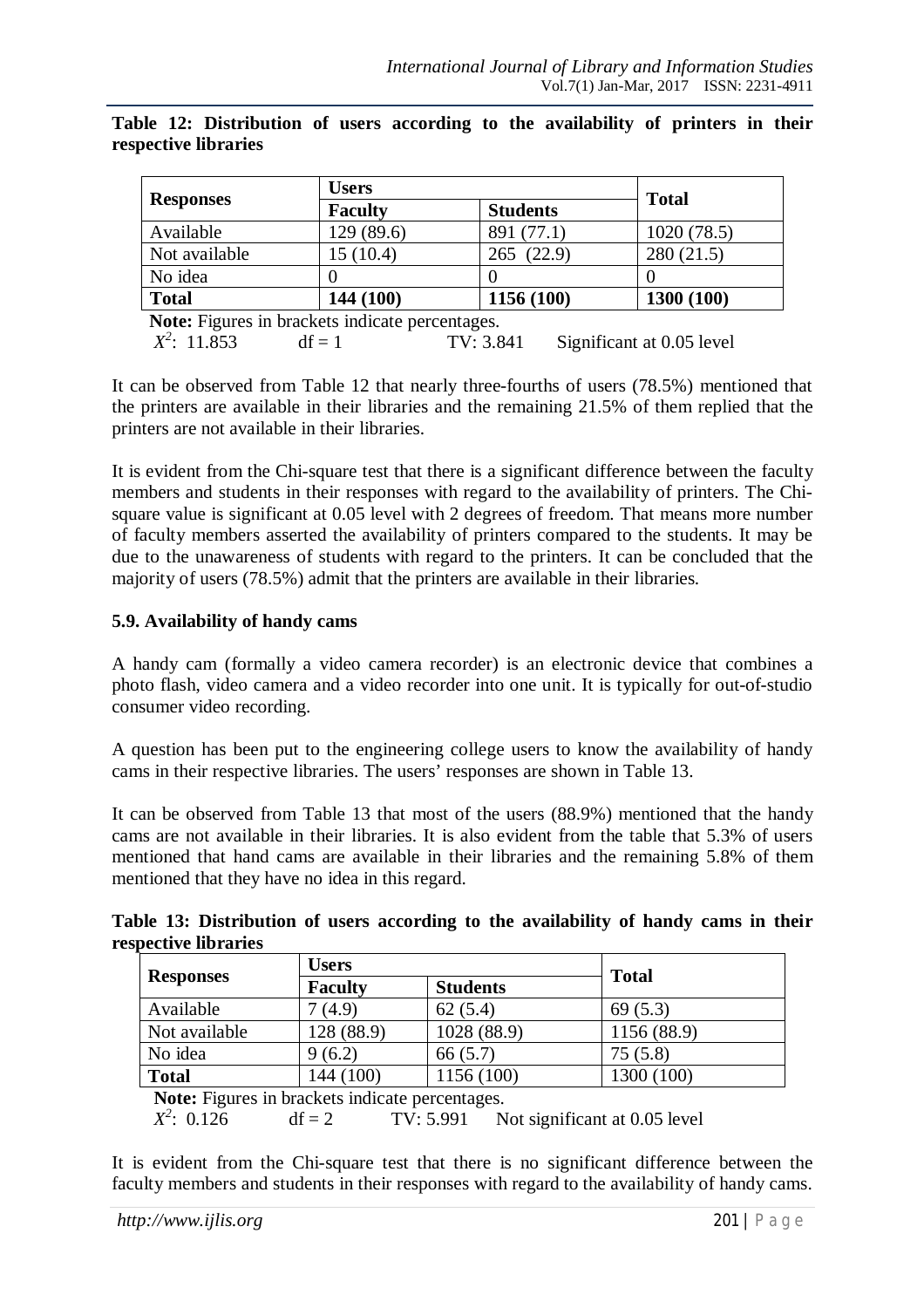The Chi-square value is not significant at 0.05 level with 2 degrees of freedom. It can be concluded that most of the users (88.9%) said that the handy cams are not available in their libraries.

## **5.10. Availability of LCD projectors**

An LCD projector is a type of video projector for displaying video, images or computer data on a screen or flat surface. It is a modern equipment of the slide projector or overhead projector. A question has been put to the engineering college users to know the availability of LCD projectors in their libraries. The users' responses are shown in Table 14.

**Table 14: Distribution of users according to the availability of LCD projectors in their respective libraries**

|                  | <b>Users</b>   |                 | <b>Total</b> |
|------------------|----------------|-----------------|--------------|
| <b>Responses</b> | <b>Faculty</b> | <b>Students</b> |              |
| Available        | 19 (13.2)      | 68 (5.9)        | 87(6.7)      |
| Not available    | 103(71.5)      | 989 (85.6)      | 1092(84.0)   |
| No idea          | 22(15.3)       | 99(8.6)         | 121(9.3)     |
| <b>Total</b>     | 144 (100)      | 1156 (100)      | 1300(100)    |

 **Note:** Figures in brackets indicate percentages.

 $X^2$  $df = 2$  TV: 5.991 Significant at 0.05 level It can be observed from Table 14 that most of the users (84%) mentioned that the LCD projectors are not available in their libraries. It is also evident from the table that 6.7% of them mentioned that LCD projectors are available in their libraries and the remaining 9.3% of them have no idea in this regard.

It is evident from the Chi-square test that there is a significant difference between the faculty members and students in their responses with regard to the availability of LCD projectors. The Chi-square value is significant at 0.05 level with 2 degrees of freedom. That means more number of students held that LCD projectors are not available in their libraries compared to the faculty members. It may be due to the unawareness of students with regard to LCD projectors. It can be concluded that most of the users (84%) admit that the LCD projectors are not available in their libraries.

## **5.11. Availability of barcode printers**

A barcode printer is a computer peripheral for printing barcode labels or tags that can be attached to physical objects. A question has been put to the engineering college users to know the availability of barcode printers in their respective libraries. The users' responses are shown in Table 15.

**Table 15: Distribution of users according to the availability of barcode printers in their respective libraries**

|                                                       | <b>Users</b> |            |              |  |
|-------------------------------------------------------|--------------|------------|--------------|--|
| <b>Responses</b><br><b>Faculty</b><br><b>Students</b> |              |            | <b>Total</b> |  |
| Available                                             | 39(27.1)     | 358 (30.9) | 397 (30.5)   |  |
| Not available                                         | 94(65.3)     | 750 (64.9) | 844 (64.9)   |  |
| No idea                                               | 11(7.6)      | 48 (4.2)   | 59 $(4.5)$   |  |
| <b>Total</b>                                          | 144 (100)    | 1156 (100) | 1300 (100)   |  |

 $X^2$  $df = 2$  TV: 5.991 Not significant at 0.05 level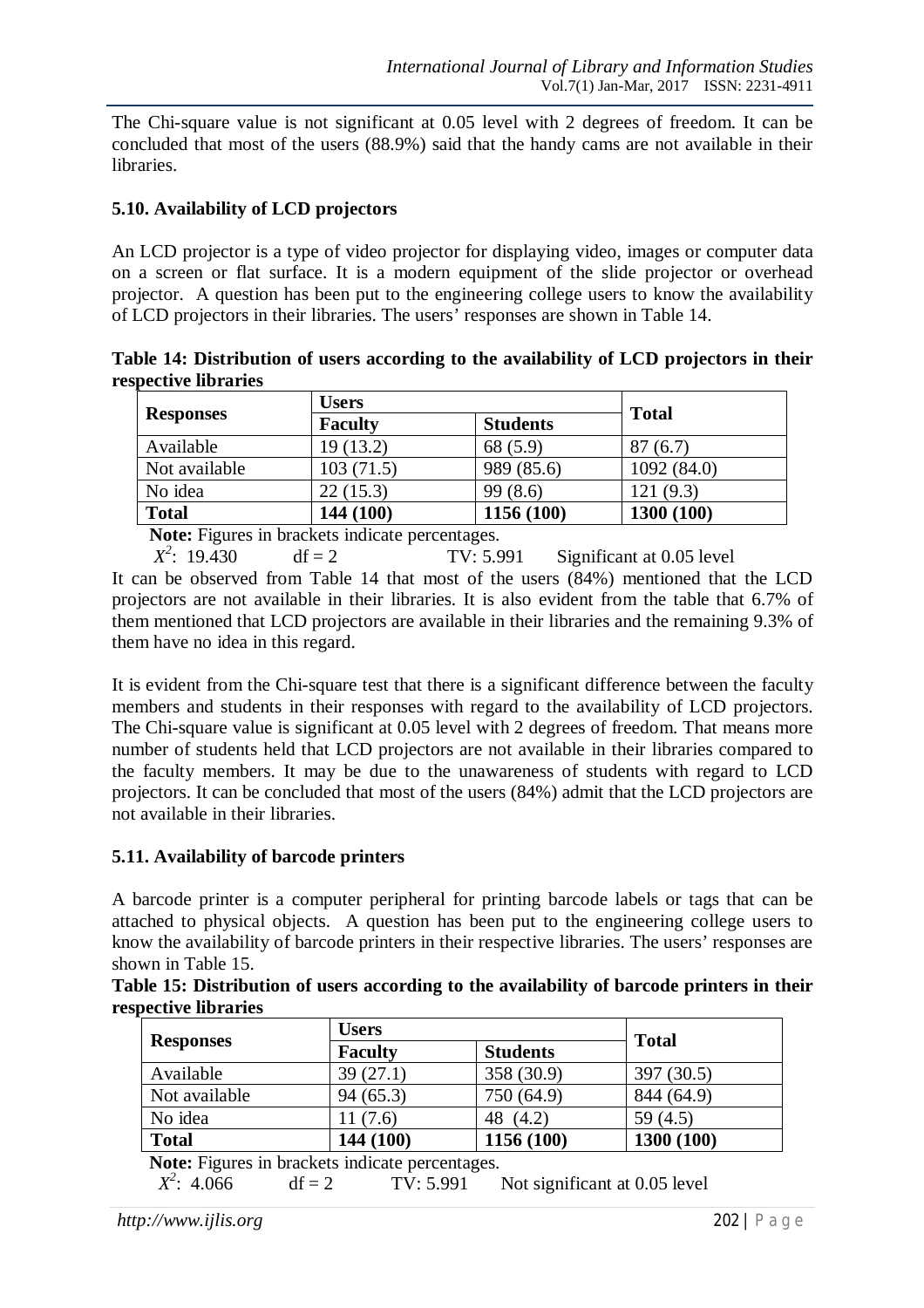It can be observed from Table 15 that nearly two-thirds of users (64.9%) mentioned that the bar code printers are not available in their libraries. It is also evident from the table that 30.5% of them mentioned that barcode printers are available in their libraries and the remaining 4.5% of them mentioned that they have no idea in this regard.

It is evident from the Chi-square test that there is no significant difference between the faculty members and students in their responses with regard to the availability of bar code printers in their libraries. The Chi-square value is not significant at 0.05 level with 2 degrees of freedom. It can be concluded that two-thirds of users (64.9%) said that the bar code printers are not available in their libraries.

#### **5.12. Availability of barcode scanners**

A barcode scanner is an electronic device for reading printed barcodes. Like a flatbed scanner, it consists of a light source, a lens and a light sensor translating optical impulses into electronic ones. Additionally, nearly all barcode readers contain decoder circuitry analyzing the bar codes image data provided by the sensor and sending the barcodes content to the scanners output port. To the question regarding the availability of barcode scanners in their respective libraries, the users' responses are as shown in Table 16.

**Table 16: Distribution of users according to the availability of barcode scanners in their respective libraries**

|                  | <b>Users</b>                                           |                 |              |  |
|------------------|--------------------------------------------------------|-----------------|--------------|--|
| <b>Responses</b> | <b>Faculty</b>                                         | <b>Students</b> | <b>Total</b> |  |
| Available        | 29(20.1)                                               | 199 (17.2)      | 228(17.5)    |  |
| Not available    | 91(63.2)                                               | 804 (69.6)      | 895 (68.9)   |  |
| No idea          | 24(16.7)                                               | 153(13.2)       | 177(13.6)    |  |
| <b>Total</b>     | 144 (100)                                              | 1156 (100)      | 1300 (100)   |  |
|                  | <b>Note:</b> Figures in brackets indicate percentages. |                 |              |  |

 $X^2$  $TV: 5.991$  Not significant at 0.05 level It can be observed from Table 16 that nearly two-thirds of users (68.9%) mentioned that the

bar code scanners are not available in their libraries. It is also evident from the table that 17.5% of the users replied that the barcode scanners are available in their libraries and the remaining 13.6% of them mentioned that they have no idea in this regard.

It is evident from the Chi-square test that there is no significant difference between the faculty members and students in their responses with regard to the availability of barcode scanners in their libraries. The Chi-square value is not significant at 0.05 level with 2 degrees of freedom. It can be concluded that nearly two-thirds of users (68.9%) expressed that the barcode scanners are not available in their libraries.

## **5.13. Availability of scanners**

A scanner is a device that captures images from photographic prints, posters, magazine pages, and similar sources for computer editing and display. A question has been put to the engineering college users to know the availability of scanners in their respective libraries. The users' responses are shown in Table 17.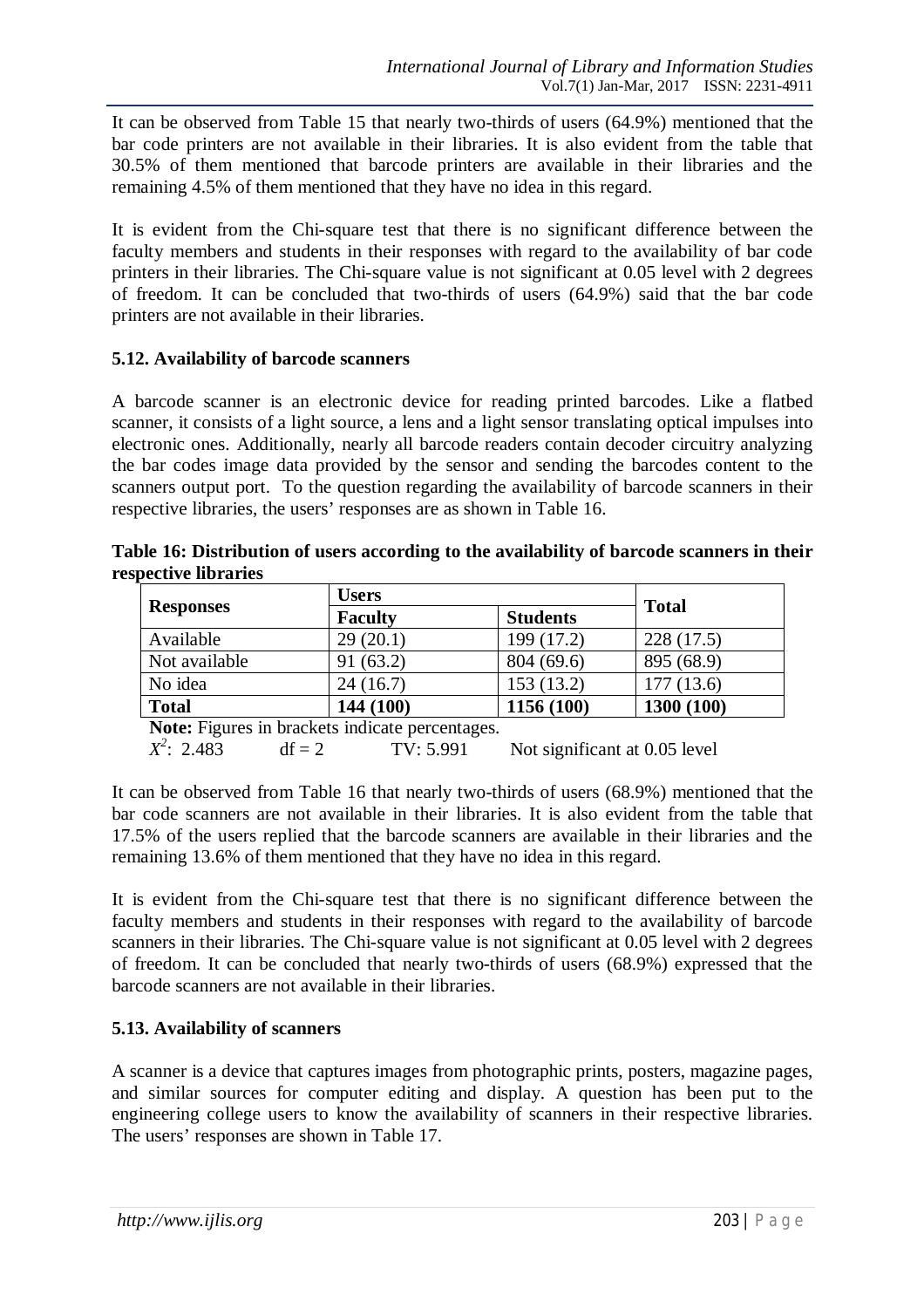| <b>Users</b>   |                 |              |  |
|----------------|-----------------|--------------|--|
| <b>Faculty</b> | <b>Students</b> | <b>Total</b> |  |
| 94(65.3)       | 579(50.1)       | 673 (51.8)   |  |
| 43 (29.9)      | 421(36.4)       | 464(35.7)    |  |
| 7(4.9)         | 156(13.5)       | 163(12.5)    |  |
| 144 (100)      | 1156 (100)      | 1300 (100)   |  |
|                |                 |              |  |

|  | Table 17: Distribution of users according to the availability of scanners in their |  |  |  |  |  |
|--|------------------------------------------------------------------------------------|--|--|--|--|--|
|  | respective libraries                                                               |  |  |  |  |  |

 **Note:** Figures in brackets indicate percentages.  $X^2$ 

 $df = 2$  TV: 5.991 Significant at 0.05 level

It can be observed from Table 17 that nearly half of the users (51.8%) mentioned that the scanners are available in their libraries. It is also evident from the table that 35.7% of the users mentioned that the scanners are not available in their libraries and the remaining 12.5% of them have no idea in this regard.

It is evident from the Chi-square test that there is a significant difference between the faculty members and students in their responses with regard to availability of scanners in their libraries. The Chi-square value is significant at 0.05 level with 2 degrees of freedom. That means more number of faculty members affirmed that the scanners are available in their libraries compared to the students. It may be due to the unawareness of students with regard to the scanners. It can be concluded that nearly half of the users (51.8%) said that the scanners are not available in their libraries.

# **5.14. Satisfaction with lending procedure**

A question has been put to the engineering college library users to examine whether there is any provision of lending electronic sources. Majority of users (62.9%) mentioned that there is no provision for lending of electronic sources in their libraries and the remaining 37.1% of them replied positively. Again a question has been put to those engineering college users, who have replied that there is a provision for lending of electronic sources in their respective libraries, regarding their satisfaction with the lending procedure of electronic sources. The users' responses are shown in Table 18.

It is observed from Table 18 that most of the users (94.4%) are satisfied with lending procedure of electronic sources in their respective libraries and the remaining 5.6% of them replied negatively in this regard.

| <b>Responses</b> | <b>Users</b>   |                 |              |  |  |  |
|------------------|----------------|-----------------|--------------|--|--|--|
|                  | <b>Faculty</b> | <b>Students</b> | <b>Total</b> |  |  |  |
| Yes              | 48 (88.9)      | 407(95.1)       | 455 (94.4)   |  |  |  |
| N <sub>o</sub>   | 6(11.1)        | 21(4.9)         | 27(5.6)      |  |  |  |
| <b>Total</b>     | 54 (100)       | 428 (100)       | 482 (100)    |  |  |  |

**Table 18: Distribution of users according to their responses with regard to the satisfaction with lending procedure of electronic sources**

 **Note:** Figures in brackets indicate percentages.  $X^2$ 

 $df = 1$  TV: 3.841 Not significant at 0.05 level

It is evident from the Chi-square test that there is no significant difference between the faculty members and students in their responses with regard to satisfaction of lending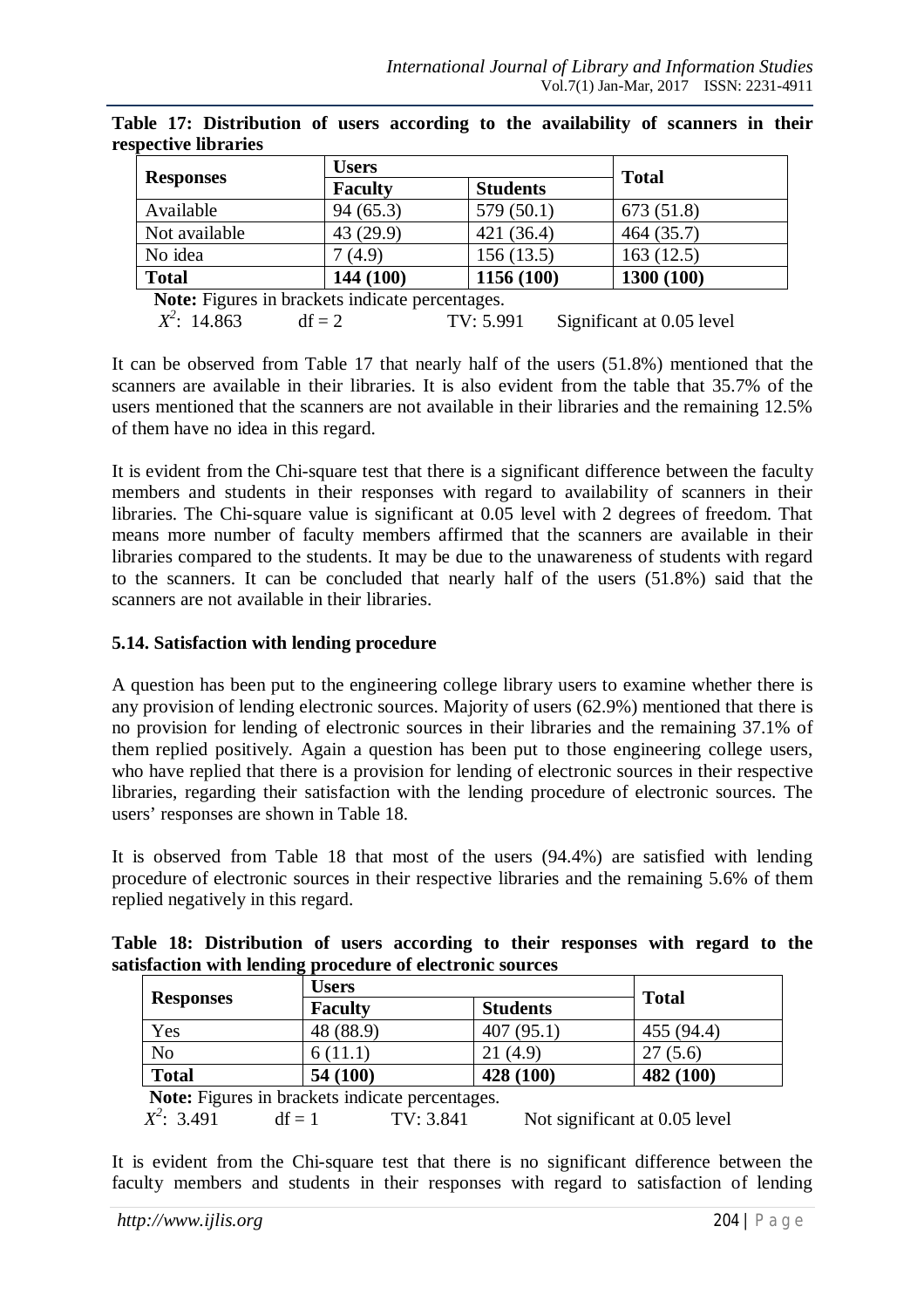procedure of electronic sources in their libraries. The Chi-square value is not significant at 0.05 level with one degree of freedom. It can be concluded that most of the users (94.4%) are satisfied with lending procedure of electronic sources in their respective libraries.

#### **5.15. Orientation methods in use of electronic sources**

A question has been put to the users to examine whether they require orientation in the use of electronic sources in their respective libraries. Most of the users (84.7%) replied that orientation programme is required in the use of electronic sources and the remaining 15.4% of them replied negatively.

Libraries use different methods for providing orientation towards the use of electronic sources. In this context, a question has been put to those engineering college library users, who replied that orientation programme is required in the use of electronic sources, to find out their opinion regarding suitable methods for giving orientation in using these sources. The users' responses are shown in Table 19.

| Table 19: Distribution of users according to their responses with regard to suitable |  |  |  |  |
|--------------------------------------------------------------------------------------|--|--|--|--|
| methods for orientation of electronic sources                                        |  |  |  |  |

| <b>Methods</b> | <b>Users</b>   | <b>Total</b>    |           |  |  |
|----------------|----------------|-----------------|-----------|--|--|
|                | <b>Faculty</b> | <b>Students</b> |           |  |  |
| Lecture        | 38(34.9)       | 348(35.1)       | 386(35.1) |  |  |
| Library tour   | 20(18.3)       | 411(41.5)       | 431(39.2) |  |  |
| Library guides | 51(46.8)       | 232(23.4)       | 283(25.7) |  |  |
| <b>Total</b>   | 109(100)       | 991(100)        | 1100(100) |  |  |

**Note:** Figures in brackets indicate percentages. *X 2*  $df = 2$  TV: 5.991 Significant at 0.05 level

It is obvious from Table 19 that a high percentage of users (39.2%) mentioned that library tour method is suitable for giving orientation in using electronic sources. It is also evident from the table that 35.1% of them mentioned that lecture method is a suitable method and the remaining 25.7% of them mentioned that provision of library guide is a suitable method in this regard.

It is evident from the Chi-square test that there is a significant difference between the faculty members and students in their responses with regard to suitable methods for orientation of electronic sources in their respective libraries. The Chi-square value is significant at 0.05 level with 2 degrees of freedom. That means more number of students opined that library tour is a suitable method, where as more number of faculty members felt that provision of library guides is a suitable method for orientation of electronic sources. It can be concluded that a high percentage of the users (39.2%) said that library tour method is suitable for giving orientation in using electronic sources.

#### **5.16. Satisfaction with the maintenance of electronic sources**

A question has been put to the engineering college library users to examine the satisfaction with the maintenance of electronic sources in their libraries. The users' responses are shown in Table 20.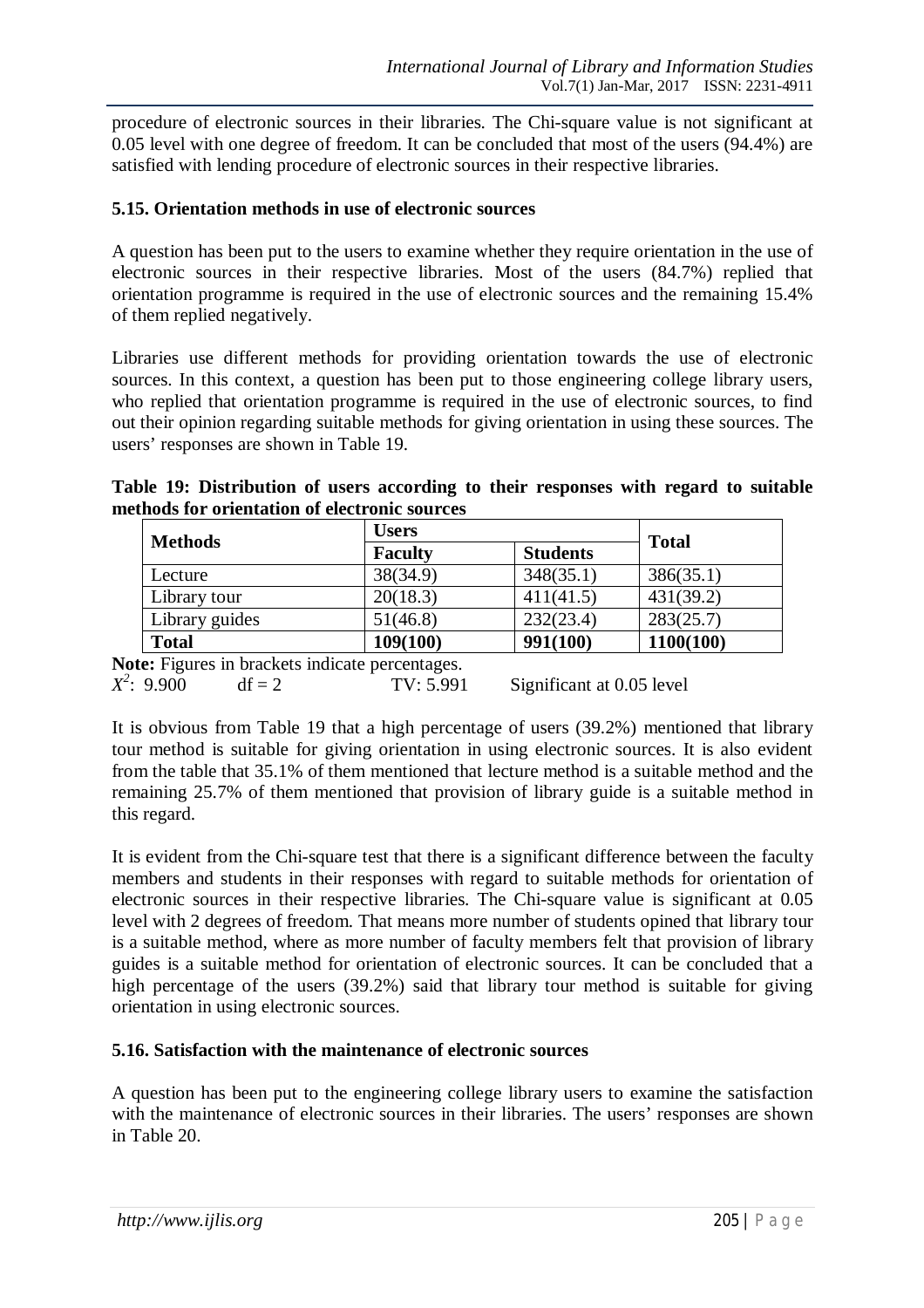|                                                                  | <b>Users</b>   |                 |              |  |  |  |  |
|------------------------------------------------------------------|----------------|-----------------|--------------|--|--|--|--|
| <b>Responses</b>                                                 | <b>Faculty</b> | <b>Students</b> | <b>Total</b> |  |  |  |  |
| Yes                                                              | 99(68.8)       | 670(58.0)       | 769(59.2)    |  |  |  |  |
| N <sub>o</sub>                                                   | 45(31.3)       | 486(42.0)       | 531(40.8)    |  |  |  |  |
| <b>Total</b>                                                     | 144(100)       | 1156(100)       | 1300(100)    |  |  |  |  |
| Note: Figures in brackets indicate percentages.                  |                |                 |              |  |  |  |  |
| $X^2$ : 6.172<br>$df = 1$ TV: 3.841<br>Significant at 0.05 level |                |                 |              |  |  |  |  |

**Table 20: Distribution of users according to their satisfaction with the maintenance of electronic sources**

It is clear from Table 20 that the majority of users (59.2%) replied that they are satisfied with maintenance of electronic sources and the remaining 40.8% of them replied negatively in this regard.

It is evident from the Chi-square test that there is a significant difference between the faculty and students in their responses with regard to their satisfaction with the maintenance of electronic sources. The Chi-square value is significant at 0.05 level with one degree of freedom. That means more number of faculty members are satisfied with maintenance of electronic sources compared to the students. It can be concluded that the majority of users (59.2%) are satisfied with maintenance of electronic sources.

# **6. FINDINGS**

The following are the findings drawn from the analysis of the data collected from the users.

- 1. Majority of users (78.5%) expressed that the floppies are not available in their libraries.
- 2. Most of users (90.8%) never utilized floppies.
- 3. Majority of users (66%) asserted that the audio CDs are available in their libraries.
- 4. A high percentage of users (42.3%) are mostly utilizing the audio CDs.
- 5. Majority of users (69.2%) said that CD-ROMs are available in their libraries.
- 6. More than half of the users (54.5%) expressed that they are utilizing CD-ROMs mostly.
- 7. Majority of users (52.7%) agree that DVDs are available in their libraries.
- 8. More than half of the users (54.5%) expressed that they are utilizing DVDs mostly.
- 9. Most of the users expressed the availability of computers (85.4%), and sound recoders (85.9%) in their libraries.
- 10. Majority of users expressed that the fax machines (60.9%), printers (78.5%) and scanners (51.8%) are available in their libraries.
- 11. Most of the users expressed the non-availability of handy cams (88.9%) and LCD projectors (84%). Majority of them (68.9%) expressed the non-availability of barcode scanners in their libraries.
- 12. Majority of users (62.9%) opine that there is no lending provision of electronic sources in their libraries.
- 13. Most of the users (94.4%) are satisfied with lending procedure of electronic sources in their respective libraries.
- 14. Majority of users (59.2%) are satisfied with maintenance of electronic sources.
- 15. Majority of the users (84.7%) replied that orientation programme is required in the use of electronic sources.
- 16. A high percent of the users (39.2%) replied that 'library tour' is a suitable method for orientation in using electronic sources and 35.1% of them said that 'lecture' is a suitable method for giving orientation in using electronic sources.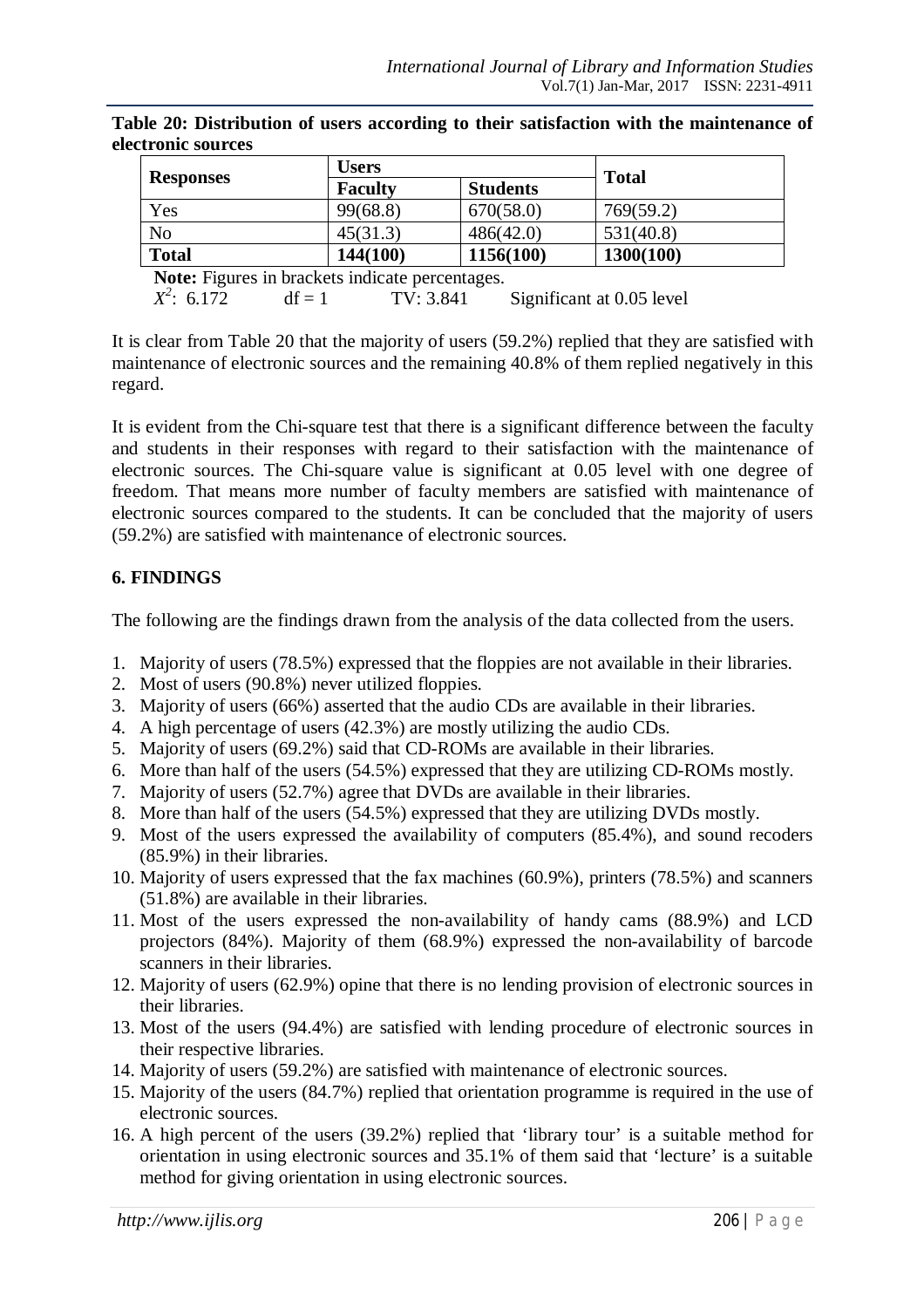- 17. There are significant differences between the faculty and students in their responses with regard to availability of floppies and CD-ROM's and utilization of CDs.
- 18. They are no significant differences between the faculty and students in their responses with regard to utilization of floppies CD-ROM's and DVDs, and availability of CDs and DVDs.
- 19. There are significant differences between the faculty and students in their responses with regard to availability of printers, LCD projectors, and scanners.
- 20. There are no significant differences between the faculty and students in their responses with regard to availability of sound recorders, computers, fax machines, handy cams, barcode scanners and barcode printers.
- 21. There are no significant differences between the faculty and students in their satisfaction with lending procedure of electronic sources.
- 22. There are no significant differences between the faculty and students in their responses with regard to suitable methods for orientation of electronic sources.

# **7. SUGGESTIONS**

The following are the suggestions made by the investigators for development and utilization of electronic sources.

- 1. The study shows that a significant percentage of users informed that CDs (26.9%), CD-ROMs (19.6%) and DVDs are not available in their libraries. The engineering college library authorities should take necessary measures to procure these electronic sources adequately keeping in view the requirement of faculty and students of engineering colleges.
- 2. The study shows that audio CDs, CD-ROMs, and DVDs are either rarely used and never used by 57.7%, 45.5%, and 45.5% of users respectively. It may be due to their unawareness and insufficient skills to handle these e-sources. Hence, there is need to increase the utilization of e-sources. The library authorities concerned should take necessary steps to increase the utilization of these sources by conducting publicity programmes about e-sources to create awareness among the users and user education programmes to develop necessary skills among the users for obtaining the required information from e-sources.
- 3. The study also shows that computers, fax machine, printers, handy cams, LCD projectors, sound recorders, barcode scanners, barcode printers and scanners are not available according to 14.6%, 39.1%, 21.5%, 88.9%, 84%, 68%, 64.9%, 64.9% and 35.7% of users respectively in their respective libraries. Hence, the authorities concerned should take the necessary measures to procure adequate electronic equipment by assessing the requirements of their respective libraries and users.
- 4. The study shows that 40.8% of users are not satisfied with the maintenance of esources. Hence, the library authorities should take necessary steps to classify, catalogue and maintain these e-sources, so that they can be retrieved whenever the users required them.
- 5. The study shows that majority of the users (62.9%) informed that there is no provision for lending of electronic sources. It also shows that 37.1% of users replied positively in this regard. Among them, 5.6% of them are not satisfied with the lending procedure of e-sources. Hence, necessary steps are to be undertaken by library management authorities to make provision for lending of e-sources and to adopt a good procedure for lending of these e-resources.
- 6. As per study, most of the engineering users (84.7%) informed that they require orientation in the use of e-sources. The suitable methods expressed by the users for